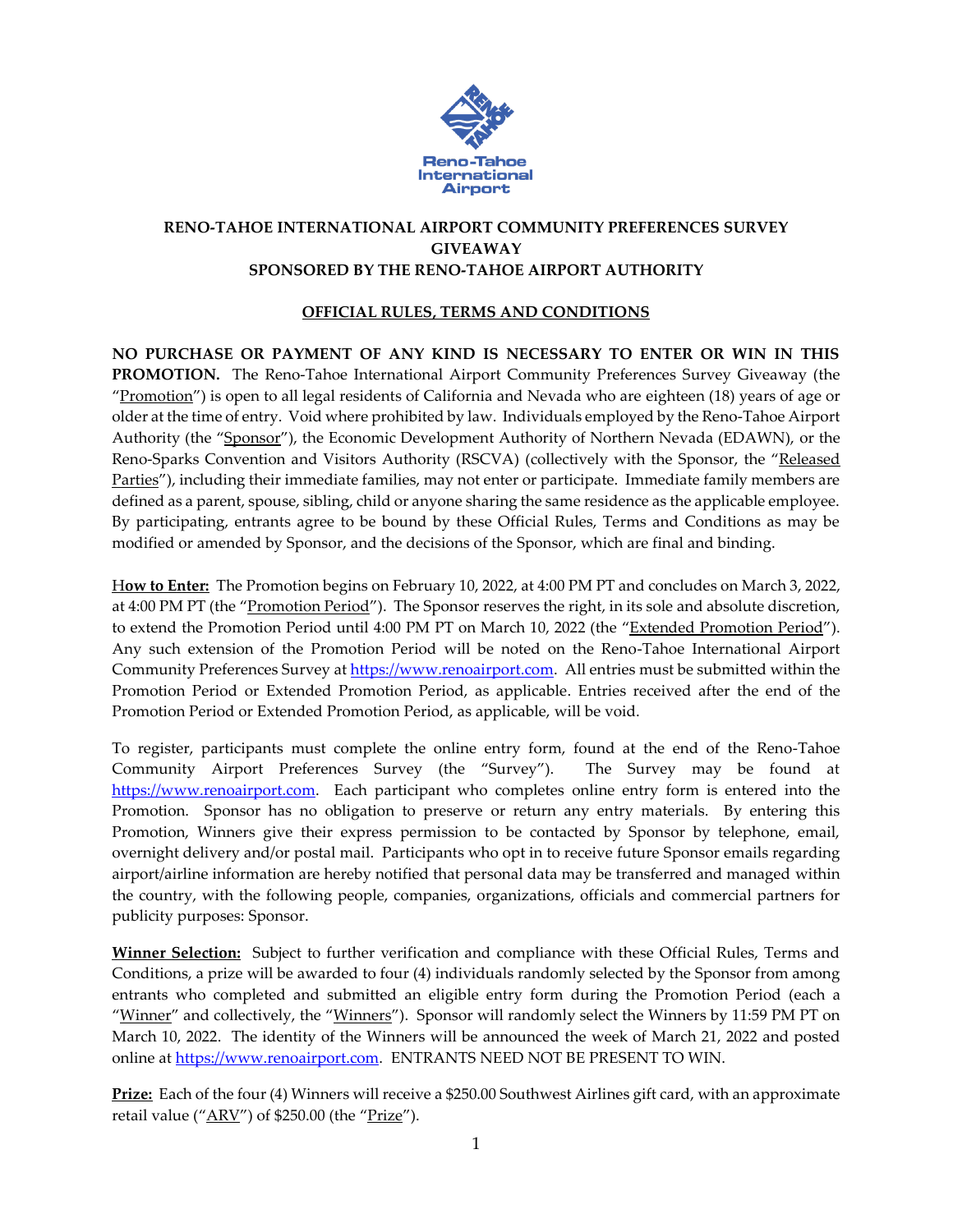If the actual value is less than the stated ARV, difference in Prize value will not be awarded. Additional terms and conditions may apply. Terms will be provided at the time the Prize is awarded. Any Prize details that are not specified above will be determined by Sponsor, in its sole discretion. A Prize may not be transferred and must be accepted as awarded. Winners may not request cash or a substitute Prize. No cash or other substitution of Prizes is permitted, except at the sole option of Sponsor for a prize of equal or greater value. Sponsor will not replace any lost or stolen Prizes.

The odds of winning any Prize will depend upon how many eligible entries Sponsor receives for the Promotion and are not reasonable calculable. A Prize is not transferable and not redeemable for cash except at the sole discretion of Sponsor. In the sole discretion of Sponsor, the Prize(s) are subject to change without notice, but will be substituted with a prize of equal or greater ARV. A Prize is awarded "as is" with no warranty or guarantee by Sponsor. **Air Travel Restrictions**: Air travel is subject to Southwest Airlines gift card terms and conditions; certain restrictions may apply.

Once travel is booked, Winners shall be responsible for all other travel related expenses, including but not limited to: (i) any air travel cancellations and associated fees; (ii) any changes to the travel itinerary and associated fees; and, (iii) any changes to Winners or travel guest names and associated fees. Taxes, meals, gratuities, travel upgrades, airline baggage fees, ground transportation fees, and any other expenses not specifically listed herein are the responsibility of Winners. Any and all hotel incidentals are the sole responsibility of Winners. Except as specifically provided in these Official Rules, Terms and Conditions, Winners are responsible for all incidental expenses and costs that the Winners may incur to receive, own, use and enjoy a Prize. Winners assume any and all liability for any injury or damage caused, or claimed to be caused, by participating in this Promotion or use or redemption of the Prize.

**Limitations:** One (1) entry into the Promotion per individual; one (1) Prize per entrant. Attempts made by the same individual to enter the Promotion in the name of another individual will be disqualified. In the event of a dispute over the identity of an entrant, validity of entry will be determined in the sole discretion of Sponsor. Any violation of these Official Rules, Terms and Conditions by a Winner (as determined by and at Sponsor's sole discretion) will result in the Winner's disqualification from this Promotion.

The Released Parties, including their directors, officers, employees, and agents, and any third-party providers of services or goods are not responsible for incorrect or inaccurate entry information, or for any human mistake, technical error, lost or delayed data, or failures or malfunctions of any network, software or other computer equipment and technology used in connection with the Promotion. The Released Parties are not responsible for entries not received due to difficulty accessing the internet, service outage or delays, computer difficulties and other technological problems. Entry materials that have been tampered with or altered are void. Sponsor reserves the right to disqualify any entrant or participant whose conduct appears in any way to inhibit the enjoyment of other entrants; violates these Official Rules, Terms and Conditions; or acts in an unsportsmanlike or disruptive manner.

Sponsor reserves the right, in its sole discretion, to modify, suspend or terminate this Promotion (or any portion thereof) for any reason, including without limitation, equipment failure or malfunction, acts of God, natural causes, labor disputes, or fire, flood or other casualties.

**Taxes:** ALL FEDERAL, STATE, AND LOCAL TAXES ASSOCIATED WITH THE PRIZE ARE THE SOLE RESPONSIBILITY OF THE WINNERS. Winners will receive a 1099 tax form, when applicable, provided by Sponsor.

**Notification and Prize Delivery:** Winners will receive notice of the Prize once by email during the week of March 14, 2022; notification will be sent to the email address provided to Sponsor at the time of entry. If a Winner cannot be reached or does not respond within five (5) calendar days, or if contact is made, and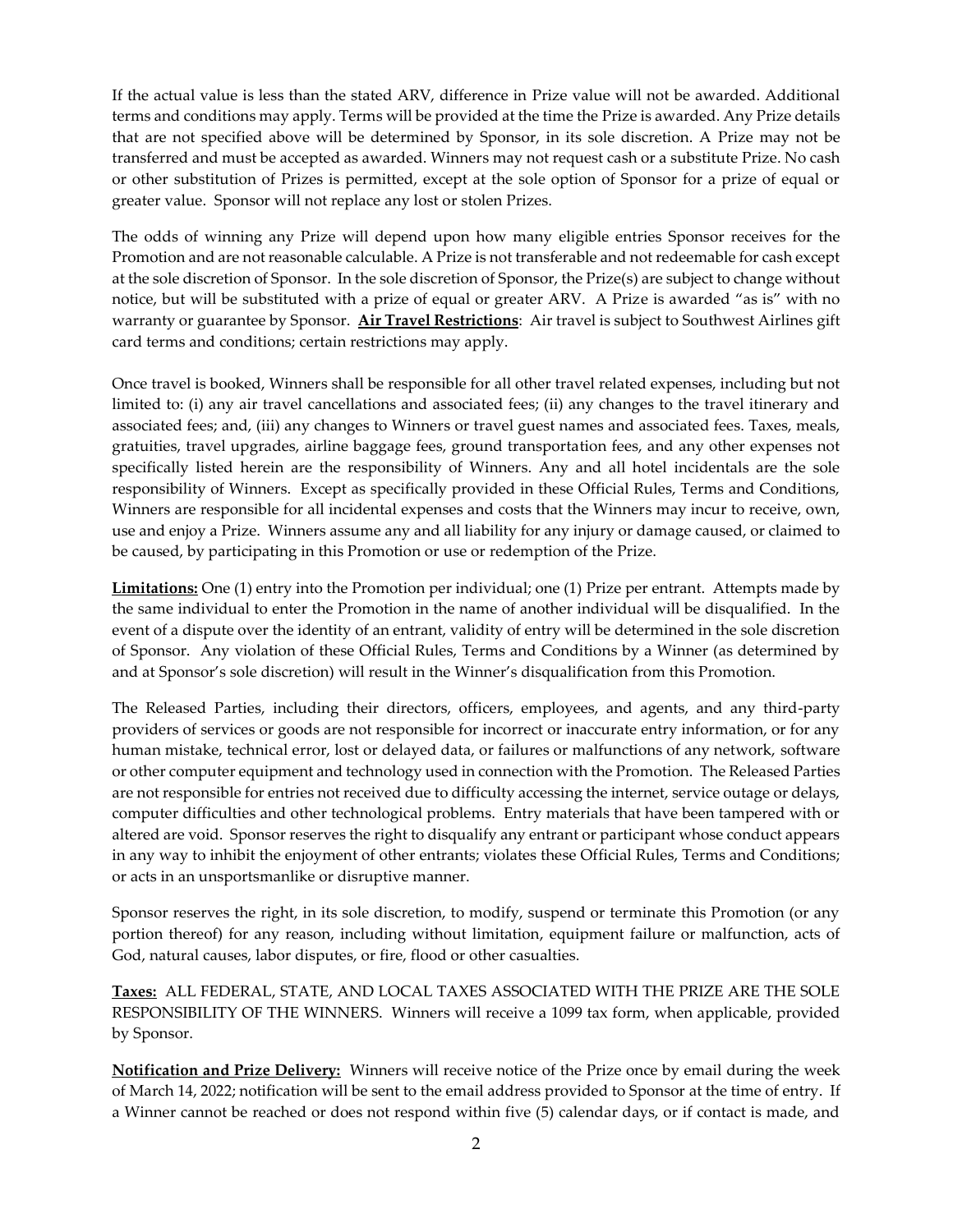the Prize offered is refused, that individual will be disqualified and the Prize will be awarded to an alternate winner selected by a method determined in the sole discretion of Sponsor. Winner may be required to provide identification and sign an affidavit of eligibility; the Prize will only be awarded to a verified Winner. Once a Winner's identification is verified, the Winner must pick up their Prize at the Reno-Tahoe International Airport located at 2001 E. Plumb Lane, Reno, NV by 4:00 PM PT on March 25, 2022. If Winner refuses to execute the required documents or rejects his/her Prize, or in the event of noncompliance with these Official Rules, Terms and Conditions, the Prize will be forfeited.

**Release:** By entering, entrants agree to release, waive, and hold harmless the Released Parties from and against any and all claims, losses, damages, and liability arising from injuries (including death), damages, costs, or expenses of any kind (including without limitation attorneys' fees) incurred as a result of the entrant's participation in this Promotion and/or their acceptance, use, or misuse of any Prize or element thereof. The Released Parties are not responsible for incomplete or misdirected entries, technical malfunctions or failures, or causes beyond its control. Any attempt to deliberately damage the content or operation of this Promotion is unlawful and subject to legal action by Sponsor. The Released Parties are not responsible for printing or typographical errors or problems in any materials related to the Promotion.

**Publicity:** Except where prohibited by law, entrance into the Promotion grants the Released Parties and their affiliates, agents, successors and assigns a royalty-free, fully paid, non-exclusive, sublicensable, transferable, irrevocable, perpetual, unrestricted, worldwide license to use, publish, transmit, display, store, distribute, your name, likeness, photograph, voice, biographical information, Prize information, hometown, and state for promotional purposes in any media whatsoever. Sponsor will not be required to pay any additional consideration or seek any additional approval in connection with such uses. Sponsor is not obligated to use any of the above-mentioned information, but may do so and may edit such information or materials, in Sponsor's sole discretion, without further notice obligation or compensation, unless prohibited by law.

**Change of Address Policy:** It is the sole responsibility of the entrant to notify Sponsor if his or her contact information changes.

**Disputes:** Except where prohibited, each entrant agrees that: (i) all issues and questions concerning these Official Rules, Terms and Conditions shall be governed exclusively by Nevada law without giving effect to any principles of conflicts of law of any jurisdiction; (ii) any and all disputes, claims and causes of action at law or in equity arising out of or relating to this Promotion or any Prize awarded (excluding air travel) shall be (A) resolved individually, without resort to any form of class action; and, (B) filed only in the state or federal courts situated in Washoe County, Nevada, and entrant hereby consents and submits to the personal jurisdiction of such courts for the purposes of litigating any such disputes, claims or causes of action; (iii) any and all claims, judgments and awards shall be limited to actual out-of-pocket costs incurred, but in no event attorneys' fees; and, (iv) under no circumstances will any entrant be permitted to obtain awards for and hereby waives all rights to claim punitive, incidental, special, consequential damages and any other damages, other than for actual out-of-pocket expenses, and any and all rights to have damages multiplied or otherwise increased. Each entrant agrees that (i) any and all disputes, claims and causes of action arising out of or in connection with the prize described in the Prize section above or the use thereof shall be resolved individually, without resort to any form of class action, and exclusively governed by, and construed in accordance with, the laws of the State of Nevada, without giving effect to any choice of law or conflict of law rules or provisions (whether of the State of Nevada or any other jurisdiction) that would cause the application of the laws of any jurisdiction other than the State of Nevada and (ii) any and all claims, judgments, and awards shall be limited to actual out-of-pocket costs incurred, including associated with entering this Sweepstakes, but in no event attorneys' fees.